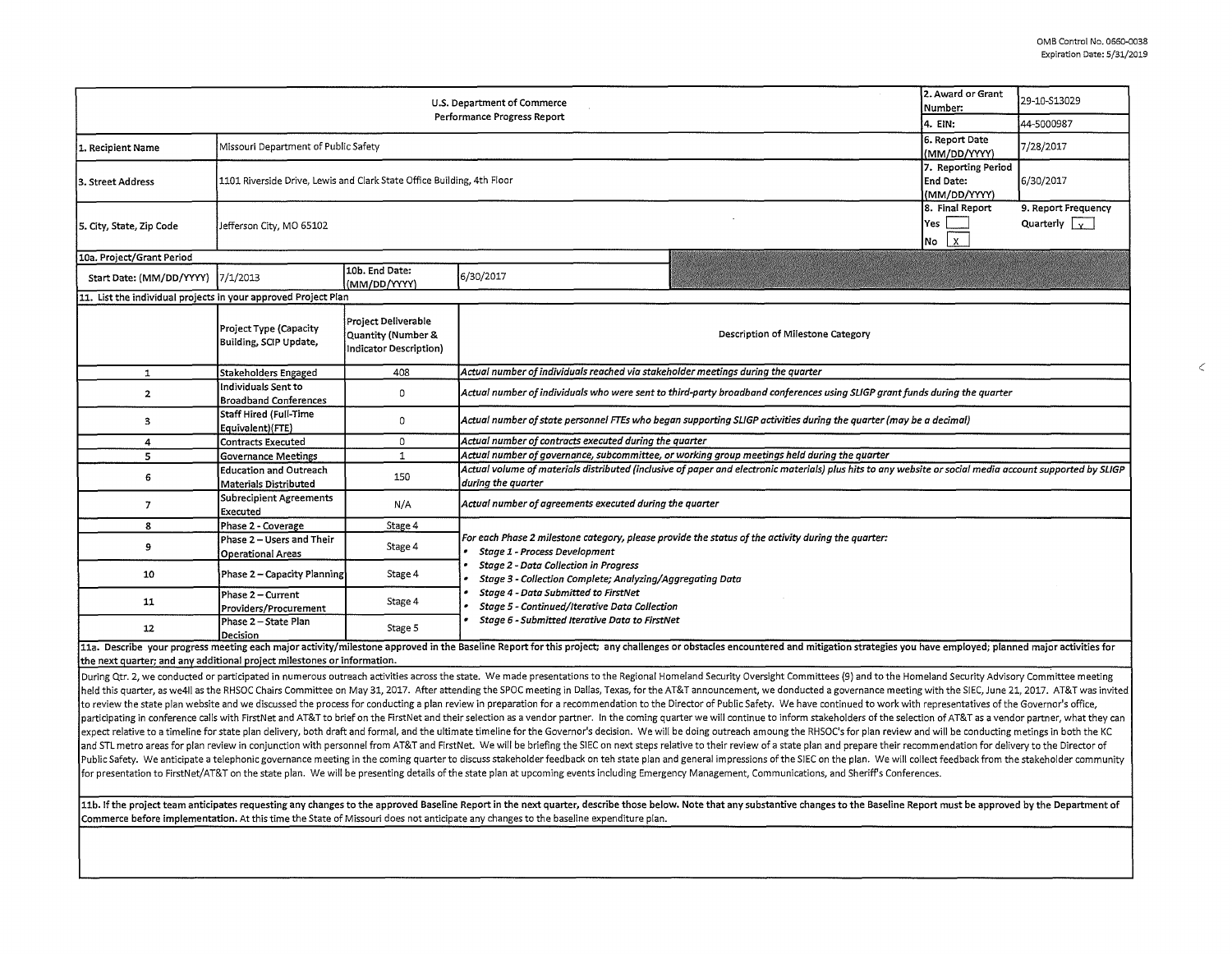## 11c. Provide any other information that would be useful to NTIA as it assesses this project's progress.

With the award of a contract with AT&T, the timeline for plan delivery and governor decision has more clarity. The State of Missouri recognized that the SLIGP timeline is not aligned with the FirstNet presentation of the M the Governor. We look forward to more details on a SLIGP 2 soon, so we can maintain continuity in education and outreach efforts with stakeholders as well as working with the executive branch to assure no unnecessary delay disruption in personnel available to carry out these activities. We continue to keep the current administration informed about the opt in/opt out decision as well as issuing an RFP, and the pros/cons to each option.

## lld. Describe any success stories or best practices you have identified. Please be as specific as possible.

We continue to conduct stakeholder meetings and now, with the selection of a vendor, we have included them in the meetings so they might discuss network specifics related to deployment in Missouri.

12. Personnel

12a. If the project is not fully staffed, describe how any lack of staffing may impact the project's time line and when the project will be fully staffed.

N/A

|                            |      | 12b. Staffing Table - Please include all staff that have contributed time to the project. Please do not remove individuals from this table. |                       |  |
|----------------------------|------|---------------------------------------------------------------------------------------------------------------------------------------------|-----------------------|--|
| Job Title<br>FTE%          |      | Project (s) Assigned                                                                                                                        | Change                |  |
| Director / SWIC / SPOC -   | 0.5  | Provide oversight and coordination for the SLIGP project                                                                                    | Cont. work on SLIGP   |  |
| Assistant Director         | 0.5  | Provide technical support and oversight to SLIGP project                                                                                    | Cont. work on SLIGP   |  |
| Project Manager            | 1.00 | Responsible for accomplishing objectives by planning and evaluating project activities                                                      | Cont. work on SLIGP   |  |
| Ass't. Project Manager     | 1.00 | Coordinate project activities to ensure cost, schedule, and quality standards are met                                                       | Cont. work on SLIGP   |  |
| Project Specialist         | 1.00 | Provide project management support to deliver projects within budget and deadlines                                                          | Cont. work on SLIGP   |  |
| Project Specialist (Ass't) | 1.00 | Provide project management support to deliver projects within budget and deadlines                                                          | Cont. work on SLIGP   |  |
| Educ./ Outreach Coord.     | 1.00 | Responsible for coordination and implementation of public safety broadband program                                                          | CONT. work on SLIGP   |  |
| Grant Specialist           | 1.00 | Administers the grant for lifecycle process and coordinates implementation with the SWIC                                                    | Cont. work on SLIGP   |  |
| Part-time Attorney         | 0.25 | Responsible for negotiating, writing, and executing agreements and contracts                                                                | Cont. work on SLIGP . |  |
| Full time Office support   |      | Administrative support for the public safety broadband initiative                                                                           | Cont. work on SLIGP   |  |
|                            |      |                                                                                                                                             |                       |  |

## 13. Subcontracts (Vendors and/or Subrecipients) N/A

13a. Subcontracts Table - Include all subcontractors. The totals from this table must equal the "Subcontracts Total" in Question 14f.

| Name         | <b>Subcontract Purpose</b>                                                   | Түре<br>(Vendor/Subrec.) | RFP/RFQ Issued (Y/N) | Contract<br>Executed<br>(Y/N) | <b>Start Date</b> | <b>End Date</b> | Allocated    | Total Federal Funds   Total Matching Funds  <br>Allocated |
|--------------|------------------------------------------------------------------------------|--------------------------|----------------------|-------------------------------|-------------------|-----------------|--------------|-----------------------------------------------------------|
| <b>MACOG</b> | Regional Stakeholder Meetings                                                | <b>Contract</b>          |                      |                               | 1/1/2014          | 6/30/2015       | \$285,000.00 | \$0.00                                                    |
| <b>IMCP</b>  | SCIP Update, Content Development                                             | Contract                 | N                    |                               | 10/1/2014         | 6/30/2015       | \$0.00       | \$162,857.00                                              |
| <b>TBD</b>   | Phase II Support                                                             | <b>Contract</b>          |                      |                               | <b>TBD</b>        | <b>TBD</b>      | \$537,042.00 | \$120,796.00                                              |
|              | [13b. Describe any challenges encountered with vendors and/or subrecipients. |                          |                      |                               |                   |                 |              |                                                           |

At this time no challenges have been encountered in this quarter.